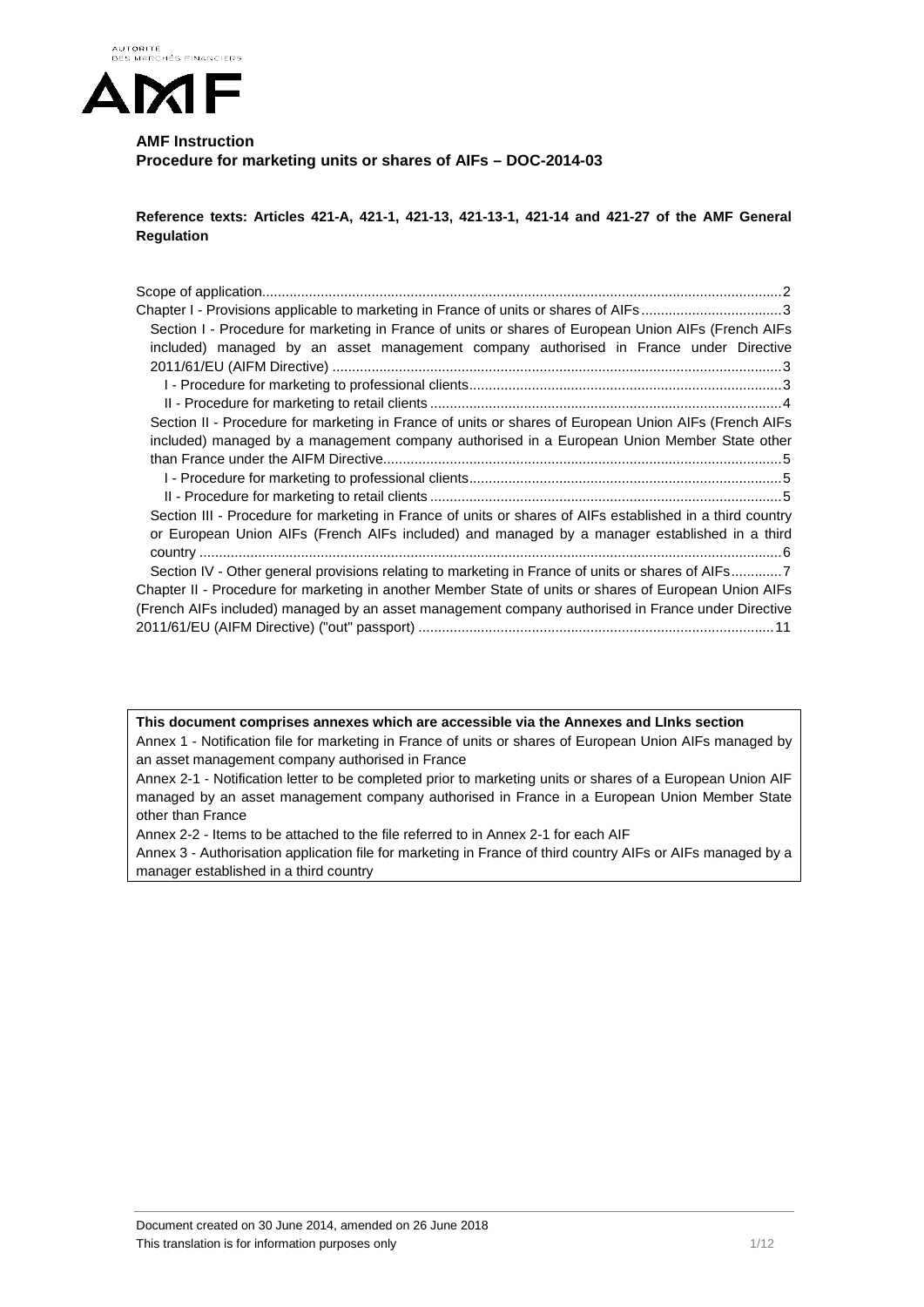

# **Scope of application**

This instruction sets out the conditions applicable to the procedure for marketing in France of units or shares of AIFs:

- established in France or in a European Union Member State other than France and managed by an asset management company authorised in France under Directive 2011/61/EU of the European Parliament and the Council of 8 June 2011 (AIFM Directive),
- established in France or in a European Union Member State other than France and managed by a management company authorised in a European Union Member State other than France under AIFM Directive,
- established in a third country and/or managed by a manager established in a third country.

This instruction also sets out the procedure applicable to marketing in another European Union Member State of the units or shares of a European Union AIF (including of French AIFs) managed by an asset management company authorised in France under the AIFM Directive ("out" passport).

This instruction does not explain the provisions relating to the passport mechanism provided by Directive 2003/71/EC of the European Parliament and the Council of 4 November 2003 on the prospectus to be published when securities are offered to the public or admitted to trading, amended by Directive 2010/73/EU of 24 November 2010.

In this respect it is stated that if an AIF is of the closed-ended type within the meaning of Directive 2003/71/EC, application should be made both of the provisions of this instruction and of those based on Directive 2003/71/EC of the European Parliament and the Council of 4 November 2003.

Finally, this instruction does not apply to French asset management companies not authorised under the AIFM Directive.<sup>1</sup> Nor does it concern marketing of units or shares of AIFs under Regulation (EU) n° 345/2013 of the European Parliament and the Council of 17 April 2013 on European venture capital funds or Regulation (EU) n° 346/2013 of the European Parliament and the Council of 17 April 2013 on European social entrepreneurship funds.

# **Terms used**

The term AIF also refers to the "Other AIFs" referred to in Article L. 214-24, III of the Monetary and Financial Code.

When the AIF is self-managed, the terms "asset management company", "management company" and "manager" refer to the AIF itself.

The term professional clients refers to:

- professional clients corresponding to the criteria of Article D. 533-11 of the Monetary and Financial Code, and
- clients opting for professional client treatment.<sup>2</sup>

Document created on 30 June 2014, amended on 26 June 2018

 $<sup>1</sup>$  In other words, this instruction does not apply to asset management companies for which the total value of the assets</sup> of the AIFs they manage, calculated in accordance with Article 2 of Delegated Regulation (EU) n° 231/2013 of the Commission of 19 December 2012, is below the thresholds set out in Article R. 532-12-1 of the Monetary and Financial Code and which have not opted for full application of the AIFM directive.<br>
<sup>2</sup> Articles L. 533-16, D. 533-12 and D. 533-12-1 of the Monetary and Financial Code,.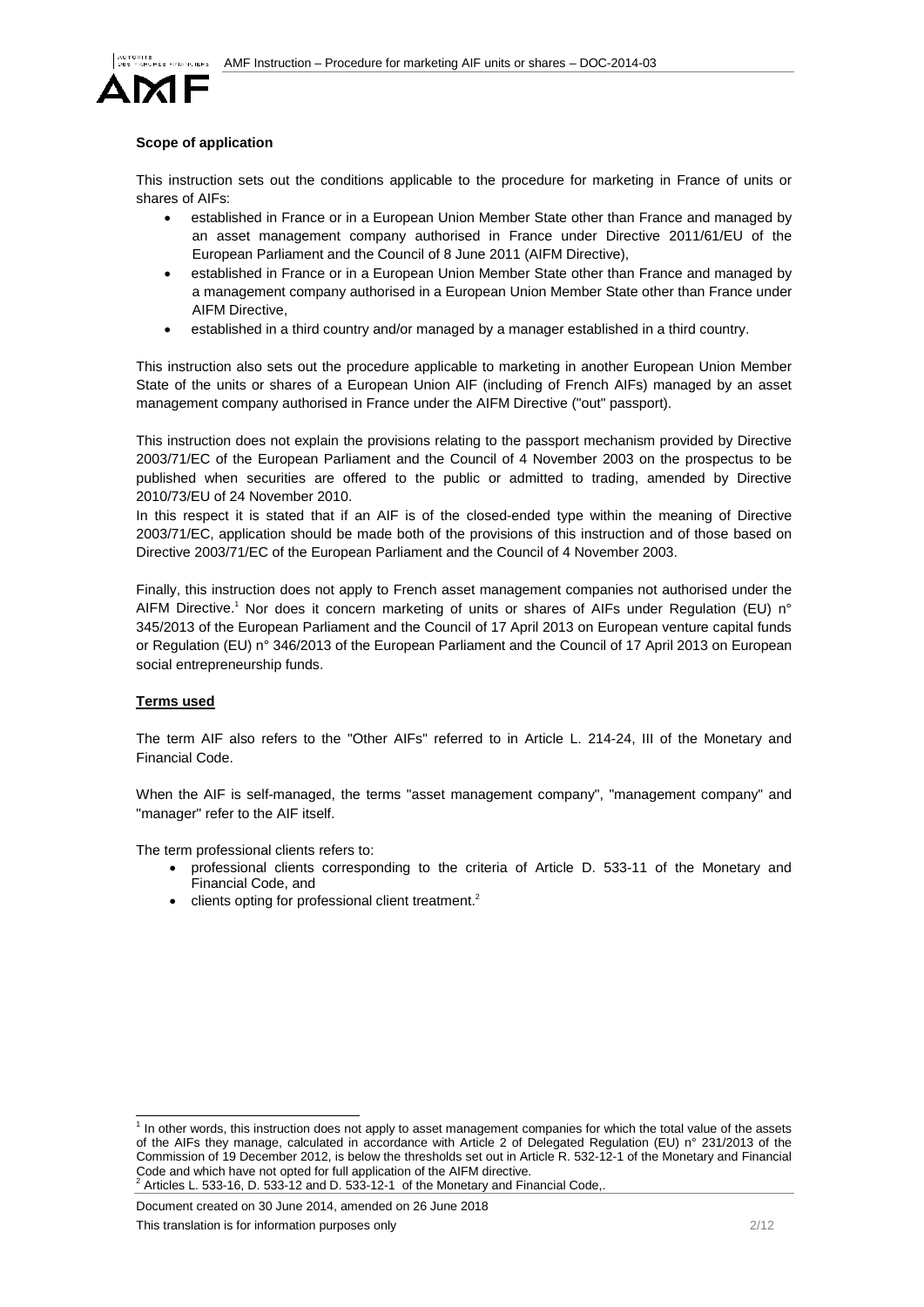

# <span id="page-2-0"></span>**Chapter I - Provisions applicable to marketing in France of units or shares of AIFs**

# <span id="page-2-1"></span>**Section I - Procedure for marketing in France of units or shares of European Union AIFs (French AIFs included) managed by an asset management company authorised in France under Directive 2011/61/EU (AIFM Directive)**

As an introduction, when the application for marketing in France (to professional or retail clients) concerns a French authorised or declared  $AIF<sup>3</sup>$  and is made at the same time as the authorisation application or declaration of the AIF, the asset management company shall refer to the instruction applicable to the AIF in question (see AMF Instructions DOC-2011-20, DOC-2011-21, DOC-2011-22, DOC-2011-23 and DOC-2012-06). If the application for marketing in France (to professional or retail clients) is made after the authorisation or declaration, the asset management company shall refer to the procedure hereafter.

Only (French) AIFs authorised or declared after 22 July 2014 must comply with the obligation of notification and authorisation of marketing in France provided by Article L. 214-24-1 of the Monetary and Financial Code.

You are also reminded that pursuant to Article 33 of Decree n° 2013-676 of 25 July 2013 amending the legal framework of asset management, the regime for marketing in France of AIFs established in the European Union and managed by an asset management company does not apply to marketing of units or shares of AIFs subject to a public offer with a prospectus that was drafted and published in accordance with Directive 2003/71/EC of the European Parliament and the Council of 4 November 2003 prior to 27 July 2013, for the period of validity of the prospectus.

#### <span id="page-2-2"></span>**I - Procedure for marketing to professional clients**

#### **Article 1**

Pursuant to Article 421-1 of the AMF General Regulation, all AIFs established in France or in another European Union Member State and managed by an asset management company authorised in France under Directive 2011/61/EU (AIFM Directive) must be the subject of a procedure of notification to the AMF prior to marketing their units or shares in France to professional clients.

# **Article 2**

The notification file comprises:

- 1) a duly completed copy of the form in Annex 1 to this instruction,
- 2) the attachments referred to in Annex I, along with any other document that the management company deems necessary for the examination of the application.

#### **Article 3**

The notification file is transmitted directly to the AMF through the GECO database extranet of the asset management company. If the AIF is not referenced in the GECO database when the application is made and does not require authorisation or declaration, the asset management company must register beforehand.

# **Article 4**

When it receives a complete notification file, the AMF sends an acknowledgement of receipt for the file by e-mail.

# **Article 5**

Pursuant to Article 421-2 of the AMF General Regulation, the AMF shall indicate within 20 business days of receipt of the complete notification file whether the asset management company may start marketing the units or shares of the AIF to professional clients.

Document created on 30 June 2014, amended on 26 June 2018

<sup>&</sup>lt;sup>3</sup> These are retail investment funds, funds of alternative funds, private equity funds, real estate collective investment undertakings (OPCI), professional real estate collective investment undertakings, professional investment funds, professional specialised funds, professional private equity funds and employee investment undertakings.

This translation is for information purposes only **3/12** SMS and the state of the state of  $3/12$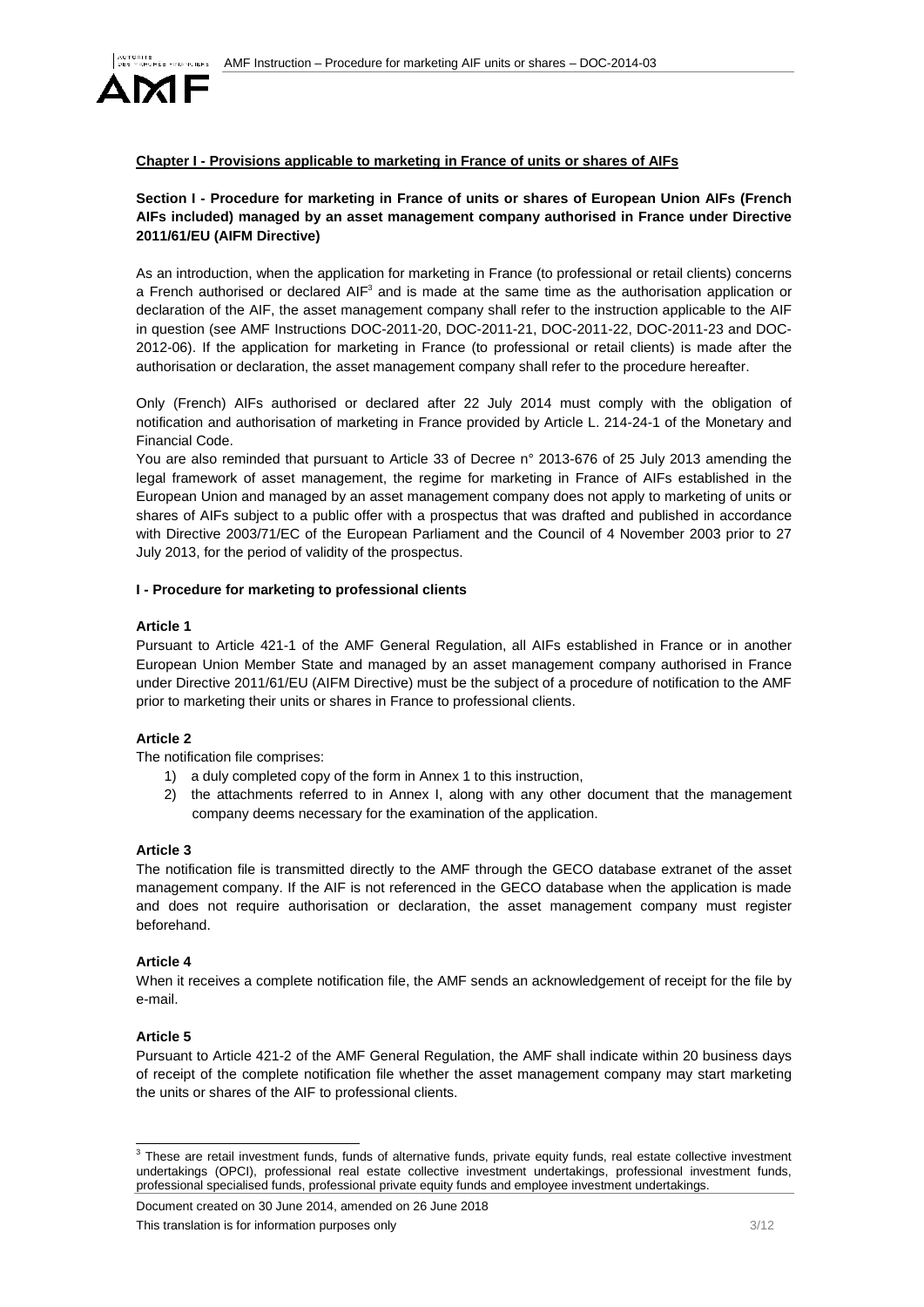

The AMF may ask for further information. If it does so, it informs the asset management company to this effect. The asset management company may send this additional information to the AMF by e-mail, indicating the references of the file.

Pursuant to Article 421-2 of the AMF General Regulation, the AMF shall only object to marketing of the AIF if the management of said AIF by the asset management company is not, or will not be compliant with the laws and regulations applicable to asset management companies or with Books II and V of the Monetary and Financial Code.

Marketing may only start in France when the asset management company has received the positive decision of the AMF sent by e-mail.

# **Article 6**

Pursuant to Article 421-3 of the AMF General Regulation, in the event of a material change to any of the particulars communicated in accordance with Article 2 of this Instruction, the asset management company shall inform the AMF to this effect by e-mail to the address passports-AIFM@amf-france.org, at least one month before implementing the change as regards any changes planned by the asset management company, or immediately after an unplanned change has occurred.

#### <span id="page-3-0"></span>**II - Procedure for marketing to retail clients**

#### **Article 7**

Pursuant to Article 421-13 of the AMF General Regulation, all marketing in France to retail clients is subject to an authorisation procedure.

All authorisation applications for marketing in France to retail clients must also be accompanied by a marketing notification referred to in Article 1 of this instruction or must be made after such notification:

# *a) For French AIFs*

# *1st case - An application is being made for marketing to retail clients at the same time as marketing to professional clients*

If, when filing the application referred to in Article 1, the asset management company is also applying for an authorisation for marketing in France of units or shares of AIFs to retail clients, the AMF shall indicate within the same period of 20 business days referred to in Article 5, subject to the file being complete, whether the asset management company may start marketing the units or shares of the AIF to retail clients.

*2nd case - An application is being made for marketing to retail clients when the AIF can already be marketed to professional clients*

If, when filing the application referred to in Article 1, the asset management company did not also apply for an authorisation for marketing in France of units or shares of AIFs to retail clients, the AMF shall indicate within a period of 20 business days, subject to the file being complete, whether the asset management company may start marketing the units or shares of the AIF to retail clients.

#### *b) For AIFs established in a European Union Member State other than France*

Marketing in France to retail clients of units or shares of AIFs established in a European Union Member State other than France is subject to the particular conditions provided by Article 421-13 of the AMF General Regulation;

- 1) an instrument of information exchange and mutual assistance in the area of discretionary asset management has been put in place between the AMF and the supervisory authority of the AIF;
- 2) the AIF meets the conditions provided by a mutual recognition agreement for AIFs that may be marketed to retail clients, entered into between the AMF and the supervisory authority of the AIF.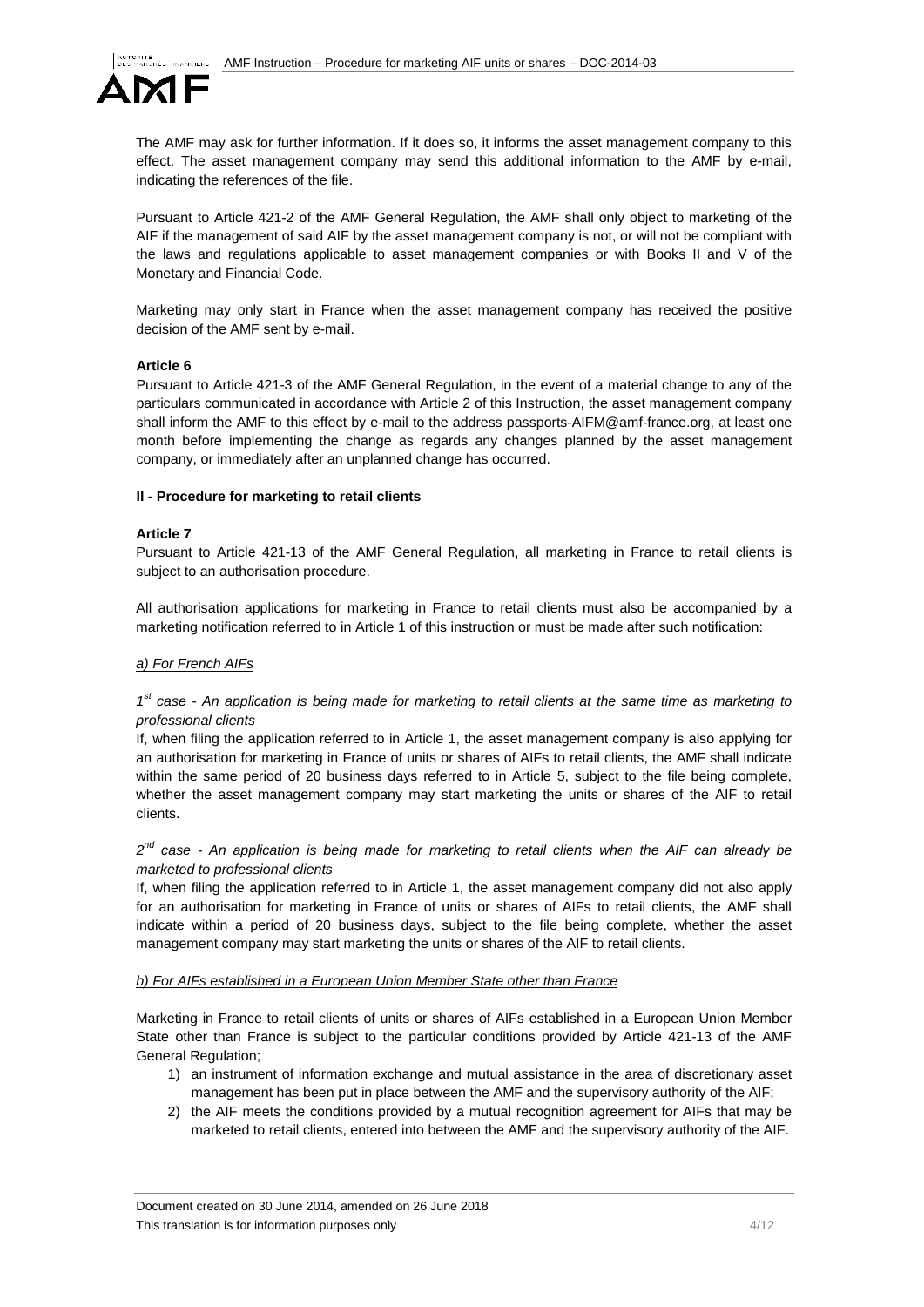

In this case, the asset management company shall attach evidence of compliance with the abovementioned conditions to the file. Any incomplete application shall be inadmissible.

If the file is complete, the AMF shall indicate within 20 business days whether the asset management company may start marketing the units or shares of the AIF to retail clients

<span id="page-4-0"></span>**Section II - Procedure for marketing in France of units or shares of European Union AIFs (French AIFs included) managed by a management company authorised in a European Union Member State other than France under the AIFM Directive**

# <span id="page-4-1"></span>**I - Procedure for marketing to professional clients**

#### **Article 10**

All AIFs established in France or in another European Member State and managed by a management company authorised under Directive 2011/61/UE in a European Member State other than France must be the subject, prior to marketing in France of their units or shares to professional clients, of a notification to the authority of the said management company (Article 32 of Directive 2011/61/EU).

This notification is transmitted by the home authority of the management company to the AMF. This transmission is notified to the management company by its home authority. Marketing may start in France as of the date of that notification to the management company by its competent authority.

# <span id="page-4-2"></span>**II - Procedure for marketing to retail clients**

#### **Article 11**

All AIFs established in France or in another European Union Member State and managed by a management company authorised under Directive 2011/61/UE in a European Member State other than France must be the subject, prior to marketing in France of their units or shares to retail clients, of an authorisation procedure (Article 421-13 of the AMF General Regulation).

The marketing authorisation application file ("marketing application") shall be signed by a person duly empowered by the management company, which is to say either one of the senior managers of the management company or a person specifically empowered to that effect.

This marketing application may not be made before the AMF has received the notification referred to in Article 10. In other words, the notification procedure referred to in Article 10 must have been complied with beforehand.

# **Article 12**

Marketing in France to retail clients of units or shares of AIFs managed by a management company established in a European Union Member State other than France is subject to the particular conditions provided by Article 421-13 of the AMF General Regulation:

- 1) an instrument of information exchange and mutual assistance in the area of discretionary asset management has been put in place between the AMF and the supervisory authority of the management company; and
- 2) the management company meets the conditions provided by a mutual recognition agreement setting out the particular requirements applicable to the authorisation of management companies of AIFs that may be marketed to retail clients, entered into between the AMF and the supervisory authority of the management company.

Also, marketing in France to retail clients of units or shares of AIFs established in a European Union Member State other than France is subject to the particular conditions provided by Article 421-13 of the AMF General Regulation:

1) an instrument of information exchange and mutual assistance in the area of discretionary asset management has been put in place between the AMF and the supervisory authority of the AIF;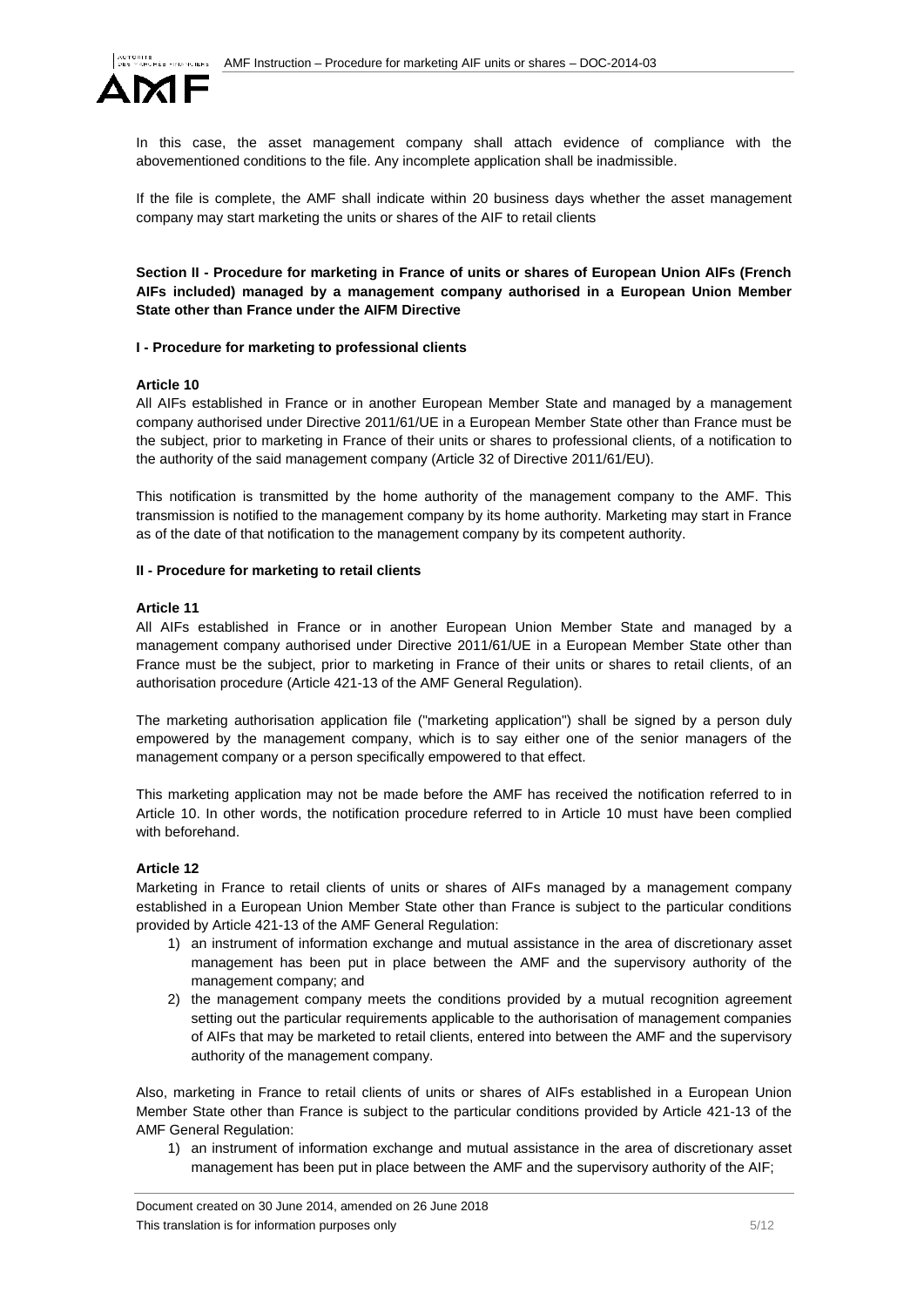

2) the AIF meets the conditions provided by a mutual recognition agreement for AIFs that may be marketed to retail clients, entered into between the AMF and the supervisory authority of the AIF.

The management company shall attach evidence of compliance with the abovementioned conditions to the file. Any incomplete application shall be inadmissible.

The application file shall be transmitted by e-mail to the following address: gio@amf-france.org.

# **Article 13**

When it receives a complete marketing application, the AMF sends an acknowledgement of receipt for the file by e-mail.

# **Article 14**

The AMF shall indicate within 20 business days of receipt of the complete file whether the asset management company may start marketing the units or shares of the AIF to retail clients.

The AMF may ask for further information; if it does so, it informs the management company to this effect. The management company may send this additional information to the AMF by e-mail, by post or by fax, indicating the references of the file.

Marketing may only start in France when the management company has received the positive decision of the AMF.

# **Article 15**

The management company shall inform the AMF promptly by e-mail to the address gio@amf-france.org of any material change to the particulars transmitted in the marketing authorisation application. The AMF may take any measure including, if necessary, the express prohibition of marketing in France to retail clients of the shares or units of the AIF.

# <span id="page-5-0"></span>**Section III - Procedure for marketing in France of units or shares of AIFs established in a third country or European Union AIFs (French AIFs included) and managed by a manager established in a third country**

This section applies, for marketing to professional clients and retail clients:

- to AIFs of third countries, whether they are managed by an asset management company, management company or manager established in a third country
- to AIFs, whether they are established in the European Union (France included) or in a third country, where they are managed by a manager established in a third country.

# **Article 16**

Pursuant to Article 421-13-1 of the AMF General Regulation, any AIF established in a third country or any AIF established in the European Union and managed by a manager established in a third country, must be the subject, prior to marketing in France of its units or shares, of a procedure of authorisation by the AMF.

The marketing application must:

- for marketing to professional clients, provide evidence of compliance with the conditions set out in Article D. 214-32 of the Monetary and Financial Code; and
- for marketing to retail clients, provide evidence of compliance with the conditions set out in Article 421-13 of the AMF General Regulation.

Any incomplete application shall be inadmissible.

The marketing application shall be signed by a person duly empowered by the asset management company, management company or manager. This person shall be one of the senior managers of the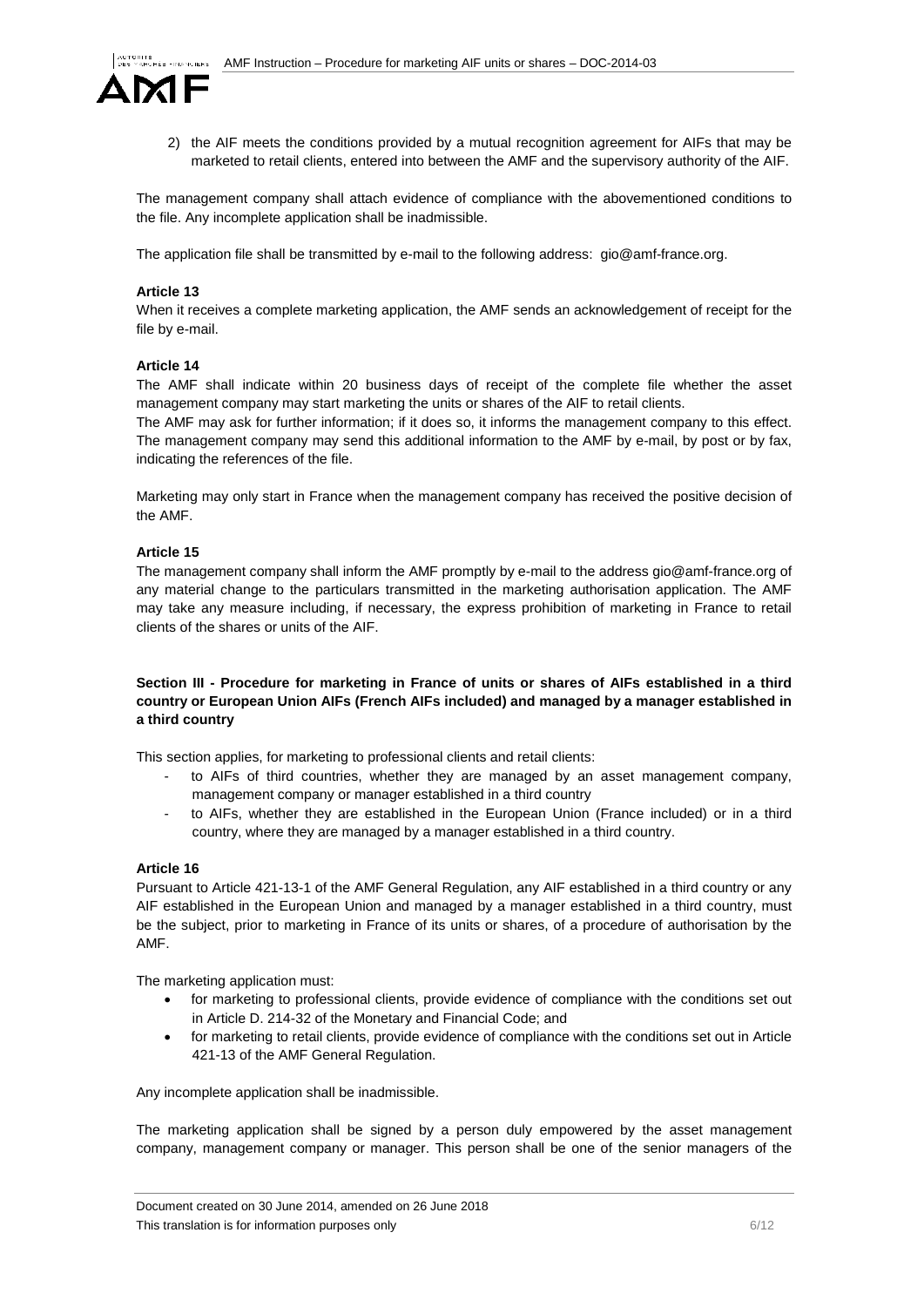

asset management company, management company or manager or a person specifically empowered to that effect.

# **Article 17**

The marketing application shall comprise:

- 1) a duly completed copy of the form in Annex 3 to this instruction or, where applicable, a copy of the specific form provided for by the mutual recognition agreement specified under Article 421-13 of the AMF General Regulation,
- 2) the attachments referred to in Annex 3, along with any other document that the asset management company, management company or manager deems necessary for the examination of the application.

The marketing application may be transmitted directly to the AMF:

- via the GECO database of the asset management company; or
- by e-mail to the address gio@amf-france.org for management companies established in a European Union Member State other than France or managers established in a third country.

# **Article 18**

When it receives a complete marketing application, the AMF sends an acknowledgement of receipt for the file by e-mail.

# **Article 19**

The AMF shall indicate within two months of receipt of a complete file, by e-mail to the asset management company, management company or manager, whether it may start marketing in France of the units or shares of the AIF and the conditions of that marketing.

The AMF may ask for further information. If it does so, it shall inform the asset management company, management company or manager to this effect. The asset management company, management company or manager may send this additional information to the AMF by e-mail, post or fax, indicating the references of the file.

Marketing may only start in France when the asset management company, management company or manager has received the positive decision of the AMF.

# **Article 20**

The asset management company, management company or manager shall inform the AMF by e-mail to the address gio@amf-france.org of any material change to the particulars transmitted in the authorisation application for marketing of the units or shares of the AIF. The AMF may take any measure including, if necessary, the express prohibition of marketing in France of the units or shares of the AIF.

# <span id="page-6-0"></span>**Section IV - Other general provisions relating to marketing in France of units or shares of AIFs**

# **Article 21 - Centralising correspondent**

You are reminded that, pursuant to Article 421-27 of the AMF General Regulation, "AIFs established in a European Union Member State other than France or their management company, or third country AIFs or their manager, subject to authorisation as stipulated by Articles 421-13 and 421-13-1, must name one or more correspondents, including a centralising correspondent, established in France under the conditions set out in an AMF Instruction.

Where the AIF established in another European Union Member State or a third country is managed by an asset management company authorised in France, it is not required to name a centralising correspondent within the meaning of Article 421-27 of the AMF General Regulation.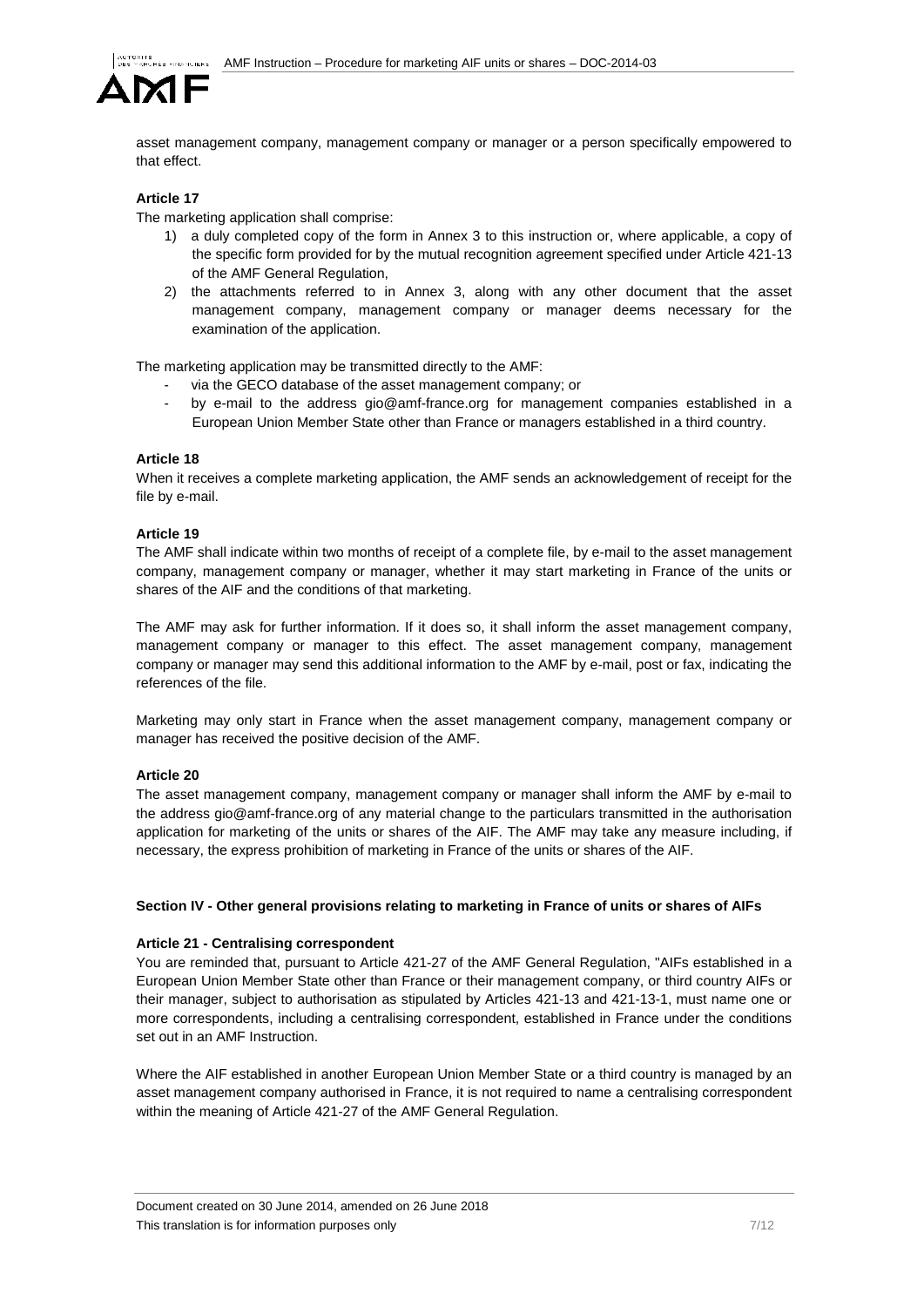

# **Article 22 – Fixed-sum AMF filing fee relating to marketing**

A filing fee is due to the AMF on the conditions set out in Article L. 621-5-3 of the Monetary and Financial Code. Regardless of the attachments required within the framework of the passport or non-passport marketing procedure, proof of payment must be transmitted to the AMF for marketing in France.

# **Article 23 - Examination by the AMF of marketing of the AIF**

The AMF is entitled to request any further information about the marketing of the UCITS and, in particular, the marketing materials before they are disseminated.

By the terms of Article 421-25 of the AMF General Regulation, the AMF may exercise the prerogatives referred to in Article 314-6 with regard to any person distributing AIFs.

All advertisements from the AIF aimed at investors shall be clearly identified as such. They shall be accurate, clear and not misleading. More specifically, if an advertisement containing an invitation to buy units or shares of an AIF includes specific information about the AIF, it may not contain information that contradicts the information provided in the information documents for investors, or that understates the importance of such information.

Such advertisements shall state whether information documents for investors are available.

They shall stipulate where and in which languages holders and potential investors in the AIF can obtain this information and these documents, or how they can gain access to them.

Article L. 533-12 Monetary and Financial Code provides that "All information, including promotional communications, sent by investment service providers … to clients, and to potential clients in particular, must be accurate, clear and not misleading. Promotional communications must be clearly identifiable as such<sup>4</sup>."<sup>5</sup>. Article L. 533-22-2-1 Monetary and Financial Code provides that "All information, including promotional communications, sent by portfolio management companies to investors must be accurate, clear and not misleading. Promotional communications must be clearly identifiable as such".

Finally, in accordance with Article 314-6 of the AMF General Regulation, "The AMF may require investment services providers to submit to it their marketing communications for the investment services that they provide and the financial instruments that they offer prior to publication, distribution or broadcast. It may require changes to the presentation or the content to ensure that the information is accurate, clear and not misleading."

The abovementioned provisions of Articles L. 533-12 and L. 533-22-2-1 Monetary and Financial Code, 44 of Delegated Regulation (EU) 2017/565 of 25 April 2016, 421-25, 314-6 and following of the AMF General Regulation apply notably to advertising for the AIF.

If the AMF has asked the asset management company, management company or manager to submit the marketing communications of the AIF to it, such communications shall be sent to the following e-mail address: passports-AIFM@amf-france.org.

# **Article 24 - Disclosure to the public in France**

1. Pursuant to Article 421-27 of the AMF General Regulation, management companies established in a European Union Member State other than France or managers established in a third country shall be required to inform unit or shareholders in the same conditions as those required in France (for example, for AIFs authorised for marketing to retail or professional clients, in the conditions set out in AMF Instructions DOC-2011-20 and DOC-2012-06 respectively).

2. With the exception of third country AIFs managed by a manager established in a third country and marketed to retail clients only<sup>6</sup>, pursuant to Article 421-34, I of the AMF General Regulation, the asset

Document created on 30 June 2014, amended on 26 June 2018

 <sup>4</sup> Details are given in article 44 of Delegated Regulation (EU) 2017/565 of 25 April 2016.

<sup>&</sup>lt;sup>5</sup> This provision applies to portfolio management companies authorised to offer one or more investment services under article L. 532-9 VII Monetary and Financial Code.<br><sup>6</sup> Pursuant to the provisions of Section II, Article 421-A of the AMF General Regulation, Article 421-34 of said General

Regulation is not applicable to third country AIFs managed by a manager established in a third country and marketed to retail clients only.

This translation is for information purposes only example that the state of  $\frac{8}{12}$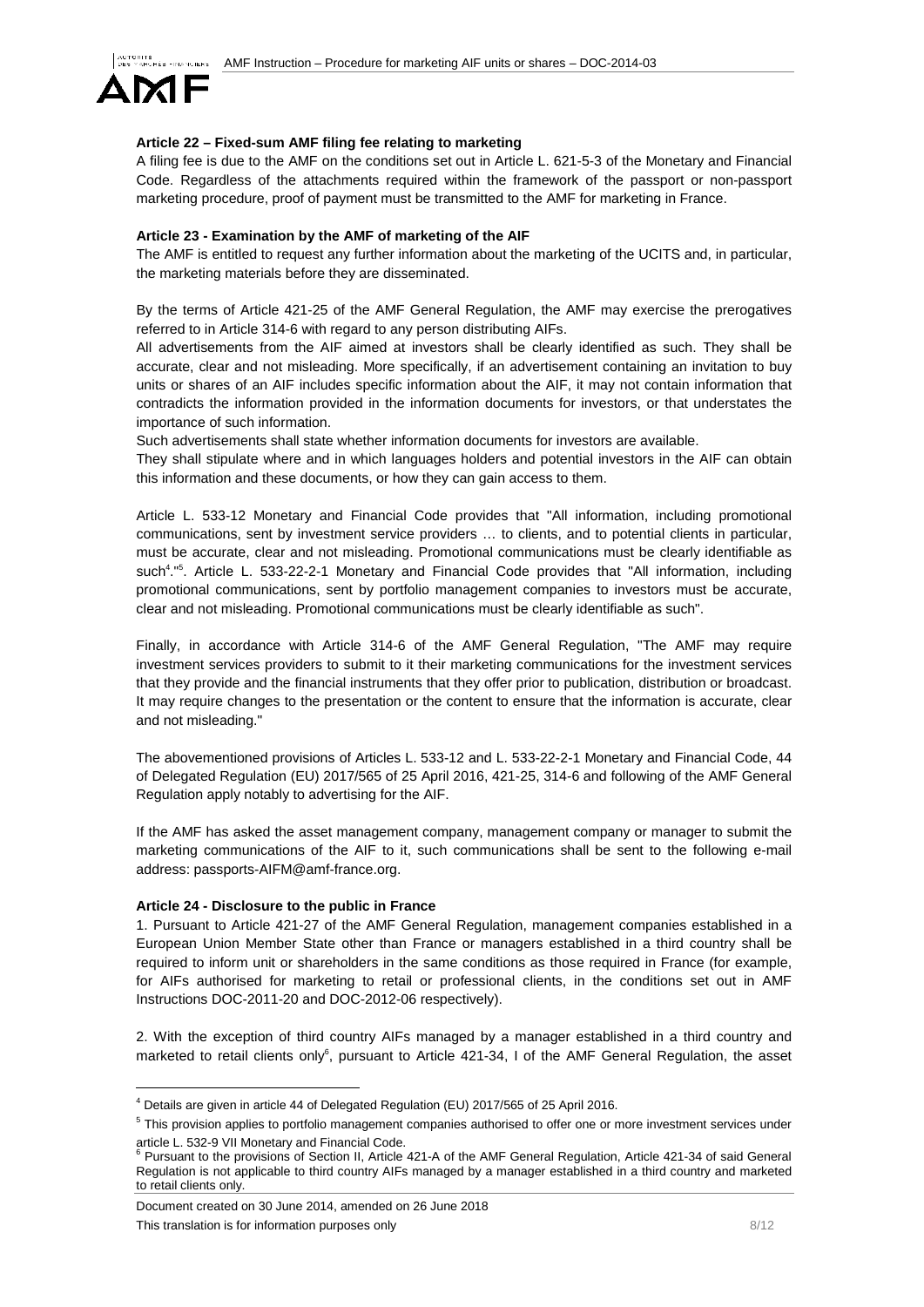

management company, management company or manager shall provide investors of the AIF with the following information before they invest in the AIF:

a) a description of the investment strategy and objectives of the AIF, information on where any master AIF within the meaning of the AIFM Directive<sup>7</sup> is established and where the underlying funds are established if the AIF is a fund of funds, a description of the types of assets in which the AIF may invest, the techniques it may employ and all associated risks, any applicable investment restrictions, the circumstances in which the AIF may use leverage, the types and sources of leverage permitted and the associated risks, any restrictions on the use of leverage and any collateral and asset reuse arrangements, and the maximum level of leverage which the asset management company, management company or manager is entitled to employ on behalf of the AIF;

b) a description of the procedures by which the AIF may change its investment strategy or investment policy, or both;

c) a description of the main legal implications of the contractual relationship entered into for the purpose of investment, including information on jurisdiction, on the applicable law and on the existence or not of any legal instruments providing for the recognition and enforcement of judgements in the territory where the AIF is established;

d) the identity of the asset management company, management company or manager, of the AIF's depositary, auditor and any other service providers and a description of their duties and the investors' rights:

e) a description of how the asset management company, management company or manager is complying with the requirements of Article 9(7) of Directive 2011/61/EU;<sup>8</sup>

f) a description of any management function delegated by the asset management company, management company or manager and of any safe-keeping function delegated by the depositary, the identification of the delegate and any conflicts of interest that may arise from such delegations;

g) a description of the AIF's valuation procedure and of the pricing methodology for valuing assets, including the methods used in valuing hard-to-value assets;

h) a description of the AIF's liquidity risk management, including the redemption rights both in normal and in exceptional circumstances, and the existing redemption arrangements with investors;

i) a description of all fees, charges and expenses and of the maximum amounts thereof which are directly or indirectly borne by investors;

j) a description of how the asset management company, management company or manager ensures a fair treatment of investors and, whenever an investor obtains preferential treatment or the right to obtain preferential treatment, a description of that preferential treatment, the type of investors who obtain such preferential treatment and, where relevant, their legal or economic links with the AIF or asset management company, management company or manager;

k) where available, the last annual report referred to in point 3 of this article;

l) the procedure and conditions for the issue and sale of units or shares;

m) where necessary, the last net asset value of AIF or the last market price of AIF units or shares:

Document created on 30 June 2014, amended on 26 June 2018 This translation is for information purposes only example of the state of the state of  $9/12$ 

<sup>&</sup>lt;sup>7</sup> This definition is transposed into French law in Article L. 214-24 IV of the Monetary and Financial Code. 8 Transposed into French law in Article 317-2 IV of the AMF General Regulation.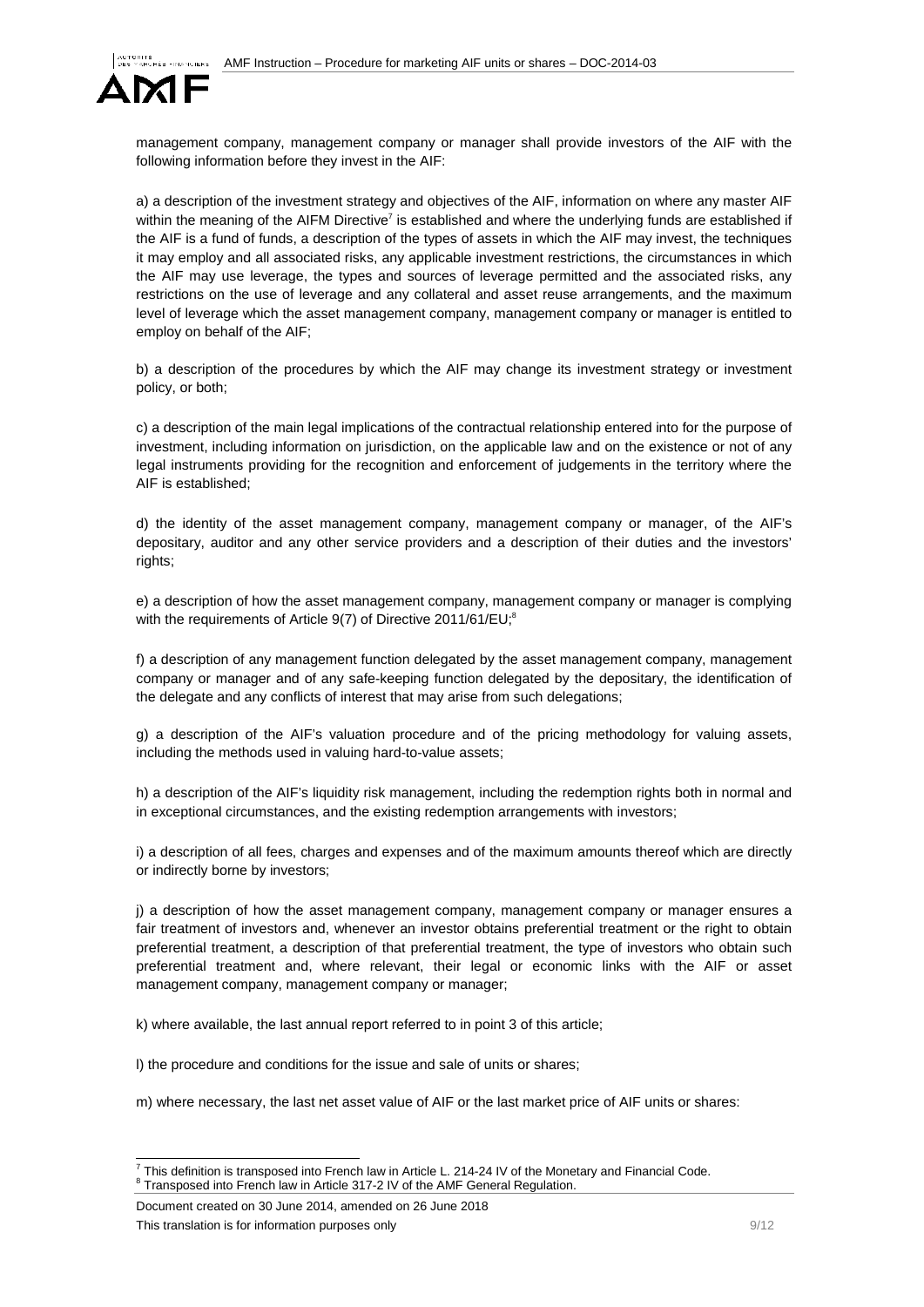

n) where available, the historical performance of the AIF;

o) the identity of the prime broker and a description of any material arrangements of the AIF with its prime brokers and the way the conflicts of interest in relation thereto are managed and the provision in the contract with the depositary on the possibility of transfer and reuse of AIF assets, and information about any transfer of liability to the prime broker that may exist;

p) description of how and when the information required under paragraphs 4 and 5 of Article 23 of the AIFM Directive<sup>9</sup> will be disclosed.

q) When the units or shares of AIF are admitted for trading on a regulated market or a multilateral trading facility pursuant to Article D. 214-32-31 of the [French] Monetary and Financial Code, the AIFs make information on the procedures of this admission available to the public and, where necessary, the impact of this admission on subscription/redemption fees/commissions for investors choosing this distribution method.

You are also reminded that Article 421-34 of the AMF General Regulation also makes the following provisions:

"II. - The AIF or its asset management company, management company or manager shall inform the investors before they invest in the AIF of any arrangement made by the depositary to contractually discharge itself of liability in accordance with Article L. 214-24-10, II and II of the Monetary and Financial Code. The AIF or its asset management company, management company or manager shall also inform unit or shareholders of any changes with respect to depositary liability without delay.

…

IV. European Union AIFs and AIFs marketed in the European Union employing leverage, or their asset management company, management company or manager, periodically disclose to unit or shareholders:

1. The percentage of the AIF's assets which are subject to special arrangements arising from their illiquid nature;

2. Any new arrangements for managing the liquidity of the AIF;

3. The current risk profile of the AIF and the risk management systems employed by the AIF or its asset management company, management company or manager to manage those risks.

V. European Union AIFs and AIFs marketed in the European Union employing leverage, or their asset management company, management company or manager, disclose the following information regularly for each of these AIFs:

1. Any changes to the maximum level of leverage which the asset management company, management company or manager may employ on behalf of the AIF as well as any right of reuse of collateral or any guarantee granted under the leveraging arrangement;

2. The total amount of leverage employed by that AIF.

3. The annual report shall contain at least the following:

- the management report,
- the financial statements defined by the chart of accounts and including the certification issued by the statutory auditor,
- any material changes, within the meaning of Article 106 of Delegated Regulation (EU) n° 231/2013 of the Commission of 19 December 2012, to the information referred to in point 2 of this article of the instruction during the financial year covered by the report,
- the total amount of remuneration for the financial year, split into fixed and variable remuneration, paid by the asset management company, management company or manager to its staff, the number of beneficiaries and, where relevant, carried interests paid by the AIF.
- the aggregate amount of remuneration broken down by senior managers and members of staff of the asset management company, management company or manager whose activities have a material impact on the risk profile of the AIF.

Document created on 30 June 2014, amended on 26 June 2018 This translation is for information purposes only 10/12

<sup>&</sup>lt;sup>9</sup> Transposed in Article 421-34 IV and V of the AMF General Regulation.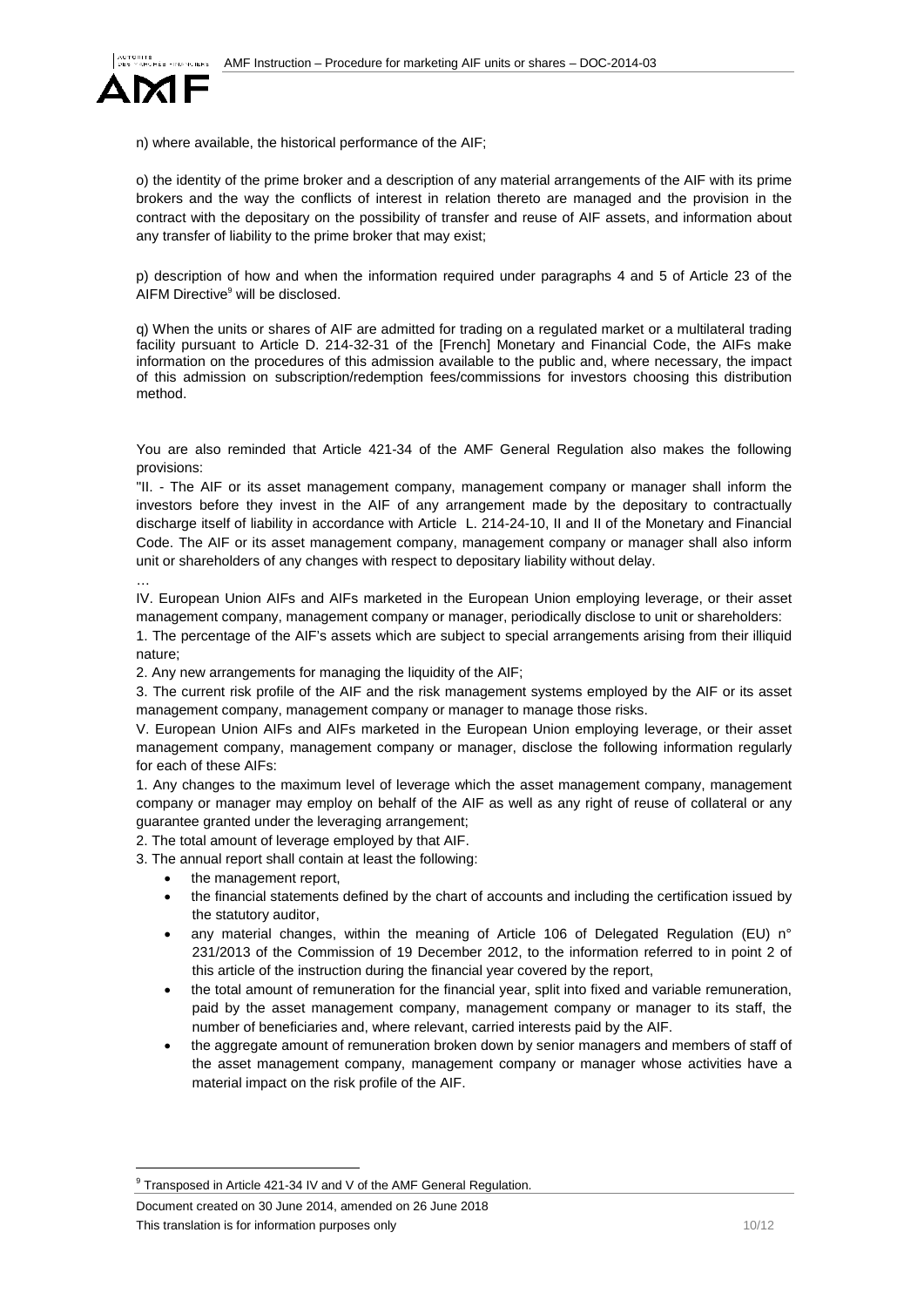

Pursuant to Article L. 214-24-19 of the Monetary and Financial Code, the accounting information given in the annual report shall be prepared in accordance with French accounting standards or the accounting standards of the country in which the AIF is established.

The report issued by the statutory auditor and, where appropriate, any qualifications, shall be reproduced in full in the annual report.

**Third country AIFs managed by a manager and marketed solely to retail clients are subject to the disclosure rules provided for by the mutual recognition agreements specified under Article 421-13 of the AMF General Regulation.**

<span id="page-10-0"></span>**Chapter II - Procedure for marketing in another Member State of units or shares of European Union AIFs (French AIFs included) managed by an asset management company authorised in France under Directive 2011/61/EU (AIFM Directive) ("out" passport)**

# **Article 25**

Pursuant to Article 421-14 of the AMF General Regulation, all AIFs established in France or in another European Union Member State and managed by an asset management company authorised in France under Directive 2011/61/EU (AIFM Directive) must be the subject of a procedure of notification to the AMF prior to marketing their units or shares in a European Union Member State other than France to professional clients.

# **Article 26**

Pursuant to Article 421-14 of the AMF General Regulation, the marketing notification file comprises:

- 1) A copy of the notification letter in Annex 2-1 to this Instruction, drafted in a language customary in the sphere of international finance, in which each section is completed;
- 2)

The attachments referred to in Annex 2-2, along with any other document that the asset management company deems necessary for the examination of the application. These attachments are drafted in a language customary in the sphere of international finance or in a language accepted by the competent authorities of the Member State in which the asset management company intends to market the units or shares of the AIF.

The notification file is transmitted directly to the AMF through the GECO database extranet of the asset management company.

# **Article 27**

When it receives a complete marketing notification file, the AMF sends an acknowledgement of receipt for the file by e-mail.

# **Article 28**

According to Article L. 214-24-2, III and Article D. 214-32-4-1 of the Monetary and Financial Code, the AMF shall transmit the notification file within 20 business days to the competent authorities of the host Member State where it is intended that the units or shares of the AIF be marketed. The AMF shall enclose a statement to the effect that the asset management company of the AIF concerned is authorised to manage AIFs with a particular investment strategy.

The AMF shall, without delay, notify the asset management company about the transmission of the abovementioned file to the competent authorities of the host Member State. The units or shares of the AIF may be marketed to professional clients in the host Member State as of the date of the abovementioned notification.

It is hereby stated that the asset management company shall:

- check any additional requirements of the host Member State relating to marketing;
- if it intends to market units or shares of the AIF to retail clients in the host Member State, check any conditions and arrangements for such marketing, where appropriate.